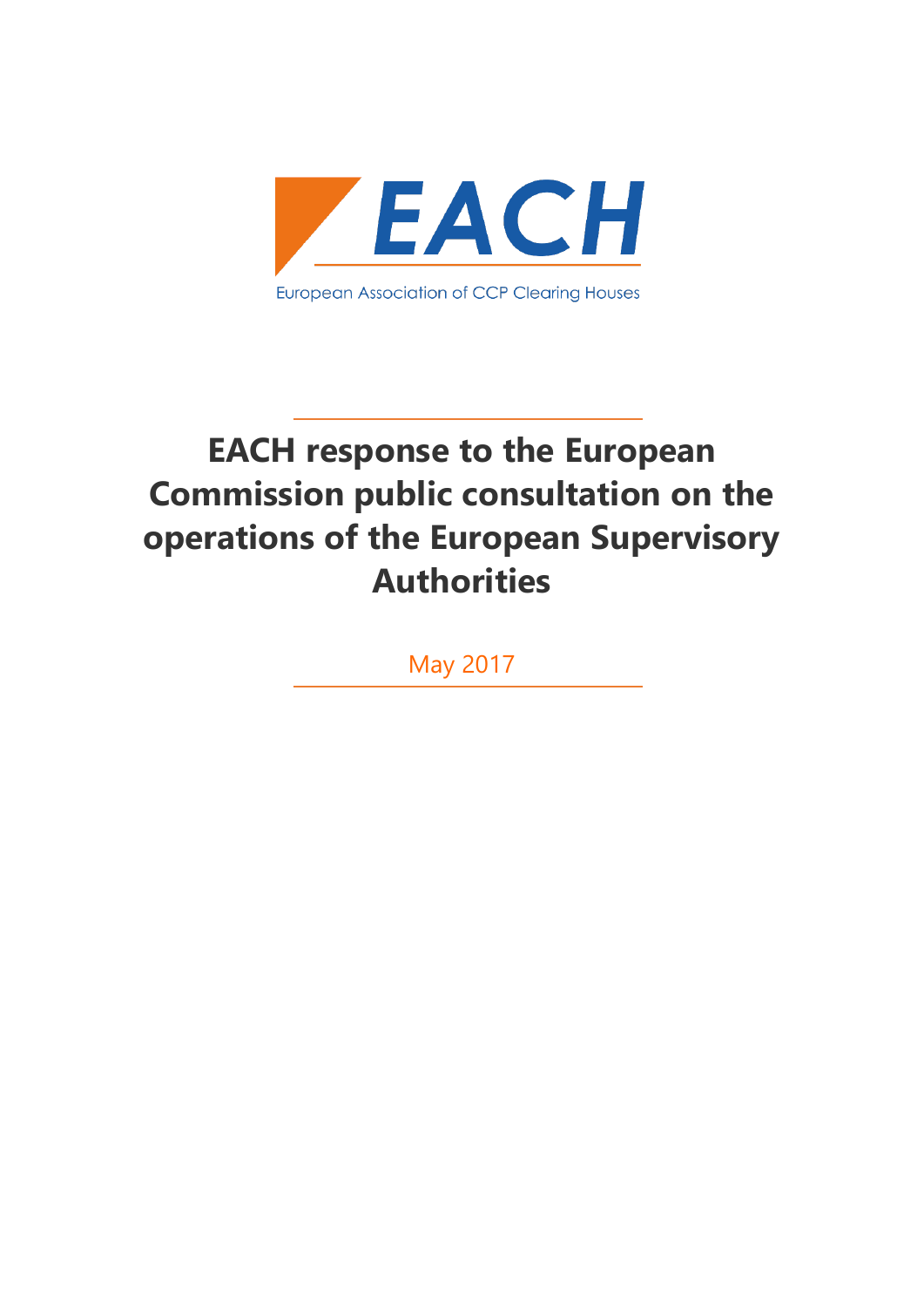#### **EACH Response – European Commission public consultation on the operations of the European Supervisory Authorities – May 2017**

| I.A.   |  |
|--------|--|
|        |  |
| I.A.2. |  |
| I.C.   |  |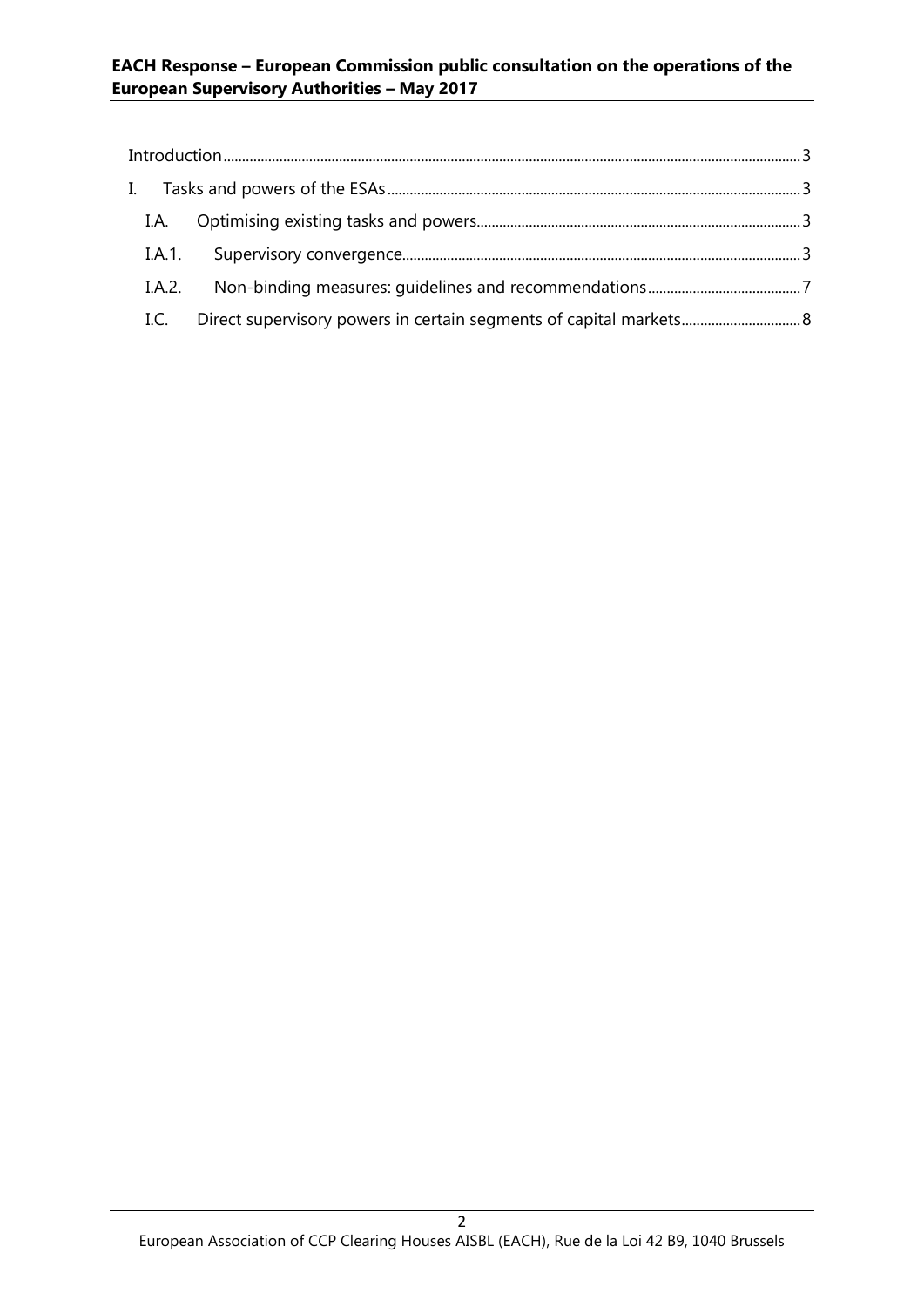# <span id="page-2-0"></span>Introduction

The European Association of CCP Clearing Houses (EACH) represents the interests of Central Counterparties Clearing Houses (CCPs) in Europe since 1992. EACH currently has 20 members from 15 different European countries and is registered in the European Union Transparency Register with number 36897011311-96.

EACH appreciates the opportunity to provide feedback to the European Commission 'Public consultation on the operations of the European Supervisory Authorities' (hereafter called 'The consultation').

# <span id="page-2-1"></span>I. Tasks and powers of the ESAs

# <span id="page-2-3"></span><span id="page-2-2"></span>I.A. Optimising existing tasks and powers

## I.A.1. Supervisory convergence

**Question 1: In general how do you assess the work carried out by the ESAs so far in promoting a common supervisory culture and fostering supervisory convergence and how could any weaknesses be addressed?**

EACH supports the regulatory convergence work performed by the ESAs and, within the CCP industry, ESMA in particular, as a means to ensure that EU legislation is applied in a similar manner across different Member States and that CCPs can compete based on similar risk management benchmark and in a level playing field. We would therefore encourage an **increased sharing of best practices between National Competent Authorities (NCAs)**. ESMA could play a leading role in implementing this idea.

In ensuring supervisory convergence, ESAs should also take into account that some CCPs are exclusively active in **local niche markets** and that supervision of these CCPs should be tailored and proportionate, while complying with global standards.

#### **Examples of positive supervisory convergence**

 $\overline{a}$ 

In the area of CCP clearing, ESMA has played a leading role in ensuring regulatory convergence across the EU. We would like to stress the role played by ESMA in ensuring that the application of the **portfolio margining** provisions included in EMIR in a similar manner across the EU. The publication of the **ESMA Opinion** regarding the implementation on portfolio margining requirements for CCPs under EMIR in April 2017<sup>1</sup> provided a useful clarification as to the way in which the crucial portfolio margining methodology applied by CCPs can be performed.

 $1$  ESMA Opinion Portfolio margining requirements under Article 27 of Commission Delegated Regulation (EU) No 153/2013, April 2017, available at https://www.esma.europa.eu/sites/default/files/library/esma70- 708036281-18\_opinion\_on\_portfolio\_margining.pdf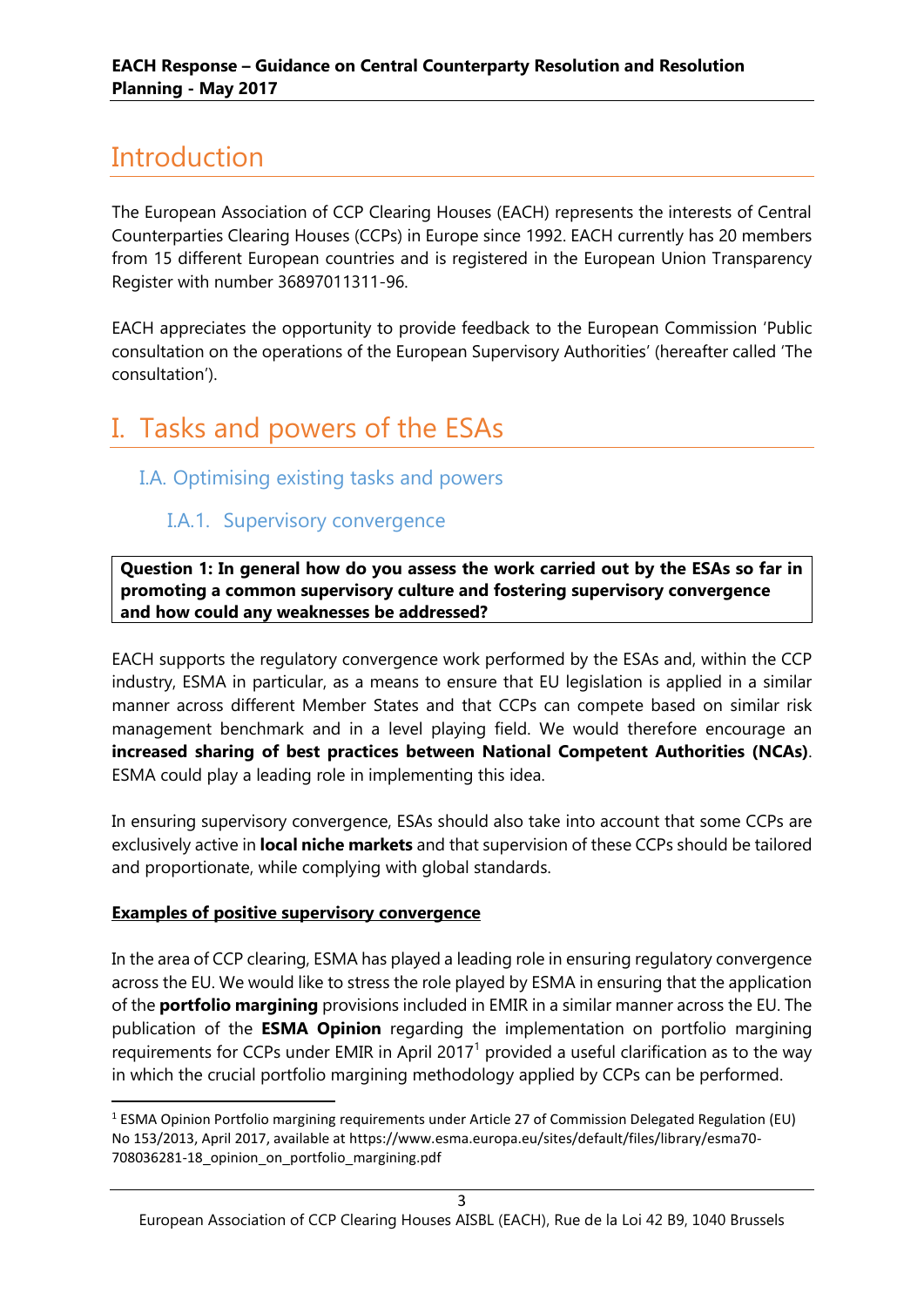#### **Examples of improvements needed in supervisory convergence**

EACH believes that ESMA's opinion on common indicators for new products and services under Article 15 and for significant changes under Article 49 of EMIR<sup>2</sup> has been an important step towards achieving regulatory convergence. Nonetheless, it represents an area where supervisory convergence could still be enhanced between NCAs and ESMA.

EACH considers that supervisory convergence could best support the development of new technologies and business models, to the benefit of integrated and efficient capital markets, if the current processes through which CCPs launch innovative risk management products and improve their risk management models are rationalised.

CCPs currently face the following challenges when launching a new product or improving their risk management models:

- **Timing** The timing to approve new products is excessively long. Based on the experience of EACH members, it can, in some circumstances, take a CCP close to or longer than one year to get a new product approved compared to a few days in other jurisdictions. This can act as a competitive disadvantage and disincentivises CCP's innovation. This contrasts with certain non-European jurisdictions which operate a selfcertification regime.
- **Governance**
	- o **Repetition of assessment** The process currently followed by some regulators leads to the repetition of the NCA's assessment by ESMA (and which may raise issues not directly related to the improvement proposed, and which may have already been approved by authorities during the original EMIR authorisation of the CCP).
	- o **Legal certainty** With regard to the review of risk models, stress testing and back testing (Article 49), the meaning of 'significant' and the validation timeline are open to interpretation by the national competent authorities. ESMA should further ensure the convergence of the assessments of changes with respect to the definition of 'significance' based on best practice. This would increase the ability for the CCP to introduce new products in a more efficient way. This would reduce differences of interpretations amongst national competent authorities, the application of different standards to different CCPs authorised in the EU and thereby increase legal certainty. As ESMA is by definition a member of each CCP College, we do believe that the main task of ESMA should be to ensure the harmonisation of the application of these provisions.

**<sup>.</sup>** <sup>2</sup> ESMA Opinion on Common indicators for new products and services under Article 15 and for significant changes under Article 49 of EMIR, November 2016, available under https://www.esma.europa.eu/sites/default/files/library/2016-1574\_- \_opinion\_on\_significant\_changes\_for\_ccps.pdf

European Association of CCP Clearing Houses AISBL (EACH), Rue de la Loi 42 B9, 1040 Brussels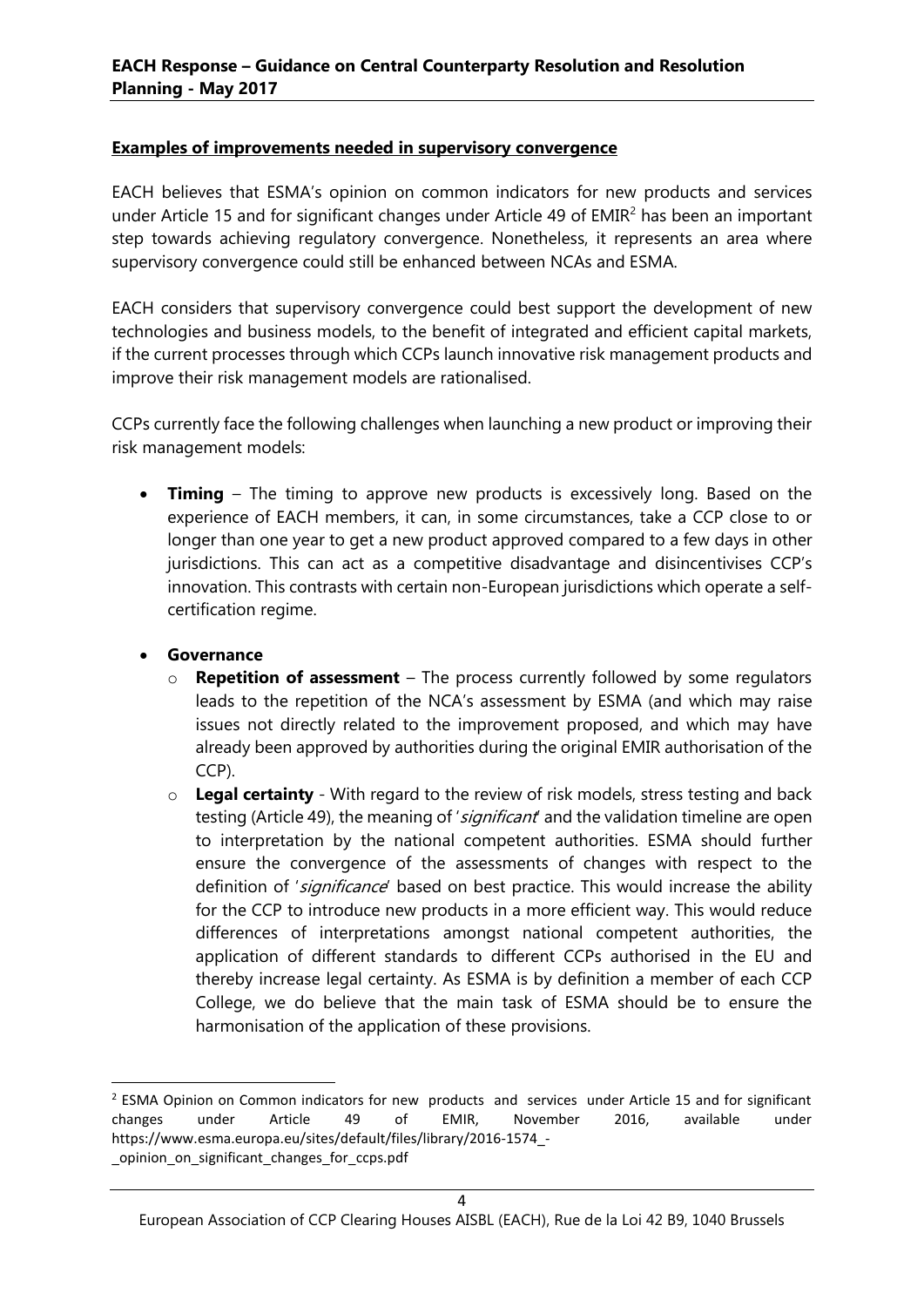As an example, EACH would not expect a competent authority to consider 'significant' the introduction of one additional scenario to the stress test methodology, where the CCP may already be using some 150 scenarios. A requirement to obtain approval in this case would hamper the ability of the CCP to make innovative changes to enhance its risk management practices.

While we acknowledge the work performed by ESMA in trying to address the above issue through their Opinion on 'Common indicators for new products and services under Article 15 and for significant changes under Article 49 of EMIR<sup>3</sup>, we would like to stress the importance to develop best practices by ESMA on what is deemed 'significant'. The supervisory college structure would be best suited as a tool to exchange information and to align / inform, if necessary, participating NCAs on best practices in other colleges.

Nonetheless, any of these changes deemed as 'significant' is subject to a long and burdensome process that implies reviews by national competent authorities, ESMA and the CCP supervisory college. This impedes the ability of CCPs to adapt swiftly their risk management to market developments.

#### **Suggested remedies**

EACH believes that addressing these timing, governance and legal concerns through a more efficient process to approve new products or to modify risk models will facilitate innovation in the EU and provide efficient risk management possibilities. In order for the European market to fully benefit from these improvements, it will be crucial that the new improved mechanism is implemented as soon as possible. EACH believes that the improved implementation should not be tied to the completion of the EMIR review.

EACH proposes the following remedies:

• **Governance**

**.** 

- o Only **genuinely 'significant' proposals** should be referred for a more substantive ESMA review (see comments above on the interpretation of 'significant'). ESMA should further ensure convergence of interpretation based on best practice and should also have a role in providing guidance to NCAs on the way in which they implement the EMIR requirements.
- o To **enhance the transparency around the schedule of College meetings** for each individual CCP (with the publication of the dates) and increase their frequency (potentially once a month - meetings can be cancelled in the absence of material submission) to ensure visibility and avoid bottlenecks.

<sup>3</sup> http://eur-lex.europa.eu/legal-content/EN/TXT/?uri=CELEX%3A52016PC0856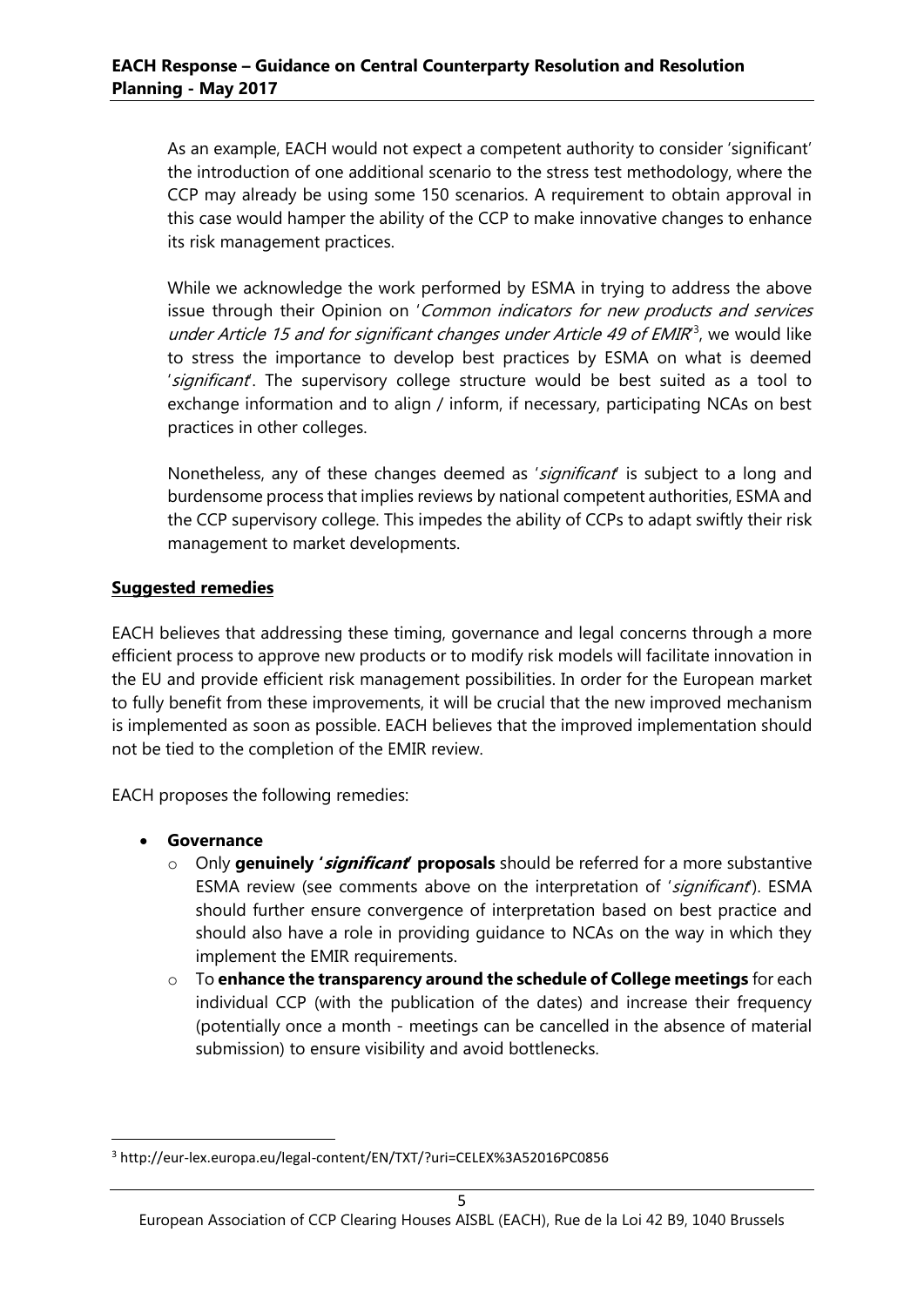#### • **Legal certainty**

- o **The authority that is responsible** for determining whether a change is deemed 'significant' based on the list of criteria above. In our view, further to the provisions of Articles 49 and 19, the authority responsible for initially deeming a change 'significant' should be the NCA.
- **Equal treatment and competition among CCPs**
	- o EACH members believe in a consistent application of the EMIR requirements by NCAs across all jurisdictions in the EU. An unclear and unnecessarily lengthy process to approve new products and risk models could put some CCPs at a disadvantage when trying to expand their activities. ESMA's role should be to ensure better convergence of different interpretations of legal provisions.

**Question 2: With respect to each of the following tools and powers at the disposal of the ESAs:**

- **peer reviews (Article 30 of the ESA Regulations);**
- **binding mediation and more broadly the settlement of disagreements between competent authorities in cross-border situations or cross-sectorial situations (Articles 19 and 20 of the ESA Regulations);**
- **supervisory colleges (Article 21 of the ESA Regulations);**

#### **To what extent:**

**a) have these tools and powers been effective for the ESAs to foster supervisory convergence and supervisory cooperation across borders and achieve the objective of having a level playing field in the area of supervision?**

While our comments in our response to question 1 focus on supervisory convergence practices, our response to question 2 focus on the functioning of supervisory colleges, based on the experience of EACH members with them.

EACH believes that the approach of having supervisory colleges at EU level is the right one: it allows for the perfect balance between leading local supervision and inclusion of authorities that may have an interest in CCPs. It allows the representation of different sensitivities and regulators, which ensures the balance of interests of all relevant market participants and Member States.

We think that college structures could however be made more effective and efficient, and therefore improve their quality of supervision while contributing to a more innovative and integrated EU capital market. Based on the experience of EACH members, the **following improvements could be considered to the functioning of supervisory colleges**:

• **Expertise** – We consider it crucial that colleges include representatives that have the relevant level of expertise in the CCP industry and/or in the concrete product cleared by a particular CCP. This expertise and knowledge is required to supervise a specific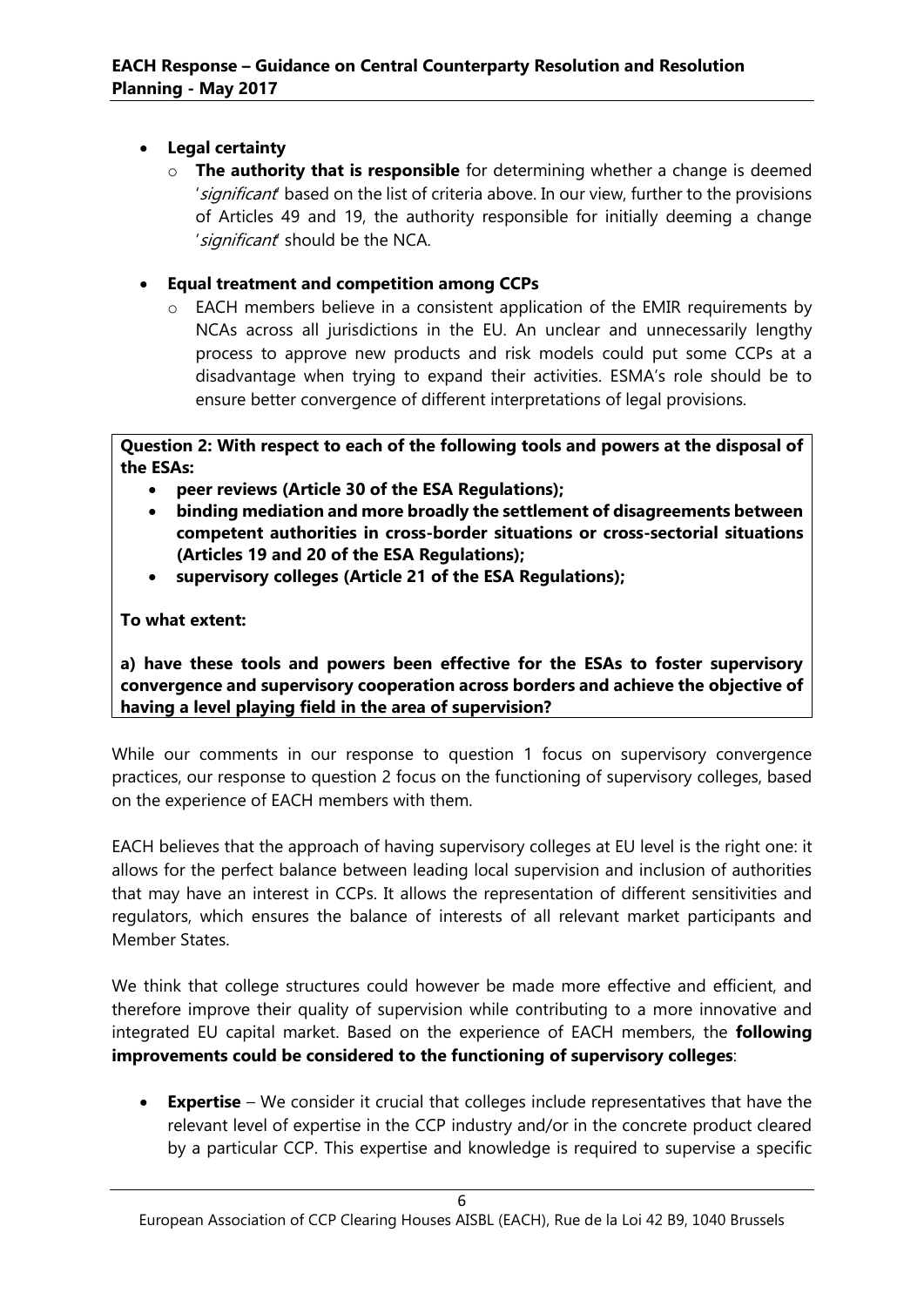CCP. This would make colleges more efficient because it is necessary that they provide the adequate advice. Supervisory colleges are best suited as a tool to exchange information and to align / inform, if necessary, participating NCAs on best practice in other colleges.

• **Size** - The relatively large size of colleges compared to the size of the markets supervised makes it very challenging for CCPs to launch innovative products (e.g. some colleges include a number of participants similar or larger than the number of employees of the CCP supervised). We would therefore support that proportionality is taken into account in the college structures.

**Question 4: How do you assess the involvement of the ESAs in cross border cases? To what extent are the current tools sufficient to deal with these cases?**

As mentioned above in our responses to questions 1 and 2, EACH believes that there is a clear role to be played by the ESAs in cross-border cases as the guarantors of efficient supervisory convergence. For CCPs, the role of ESMA is therefore important to ensure convergence within supervisory colleges.

### <span id="page-6-0"></span>I.A.2. Non-binding measures: guidelines and recommendations

**Question 5: To what extent are the ESAs tasks and powers in relation to guidelines and recommendations sufficiently well formulated to ensure their proper application? If there are weaknesses how could those be addressed?**

If ESA's guidelines and recommendations are used as tools to enforce and to achieve supervisory convergence and have 'de facto' binding character, then the process in drafting, verifying and approving guidelines and recommendations should follow an orderly regulatory process before they enter into force.

To ensure more transparency, we would welcome **greater stakeholder involvement in drafting guidelines and recommendations**, e.g. via public consultation procedures for these provisions.

In addition, a timely publication of guidelines and recommendations well ahead of the application date of the respective regulation is necessary so that market participants have sufficient time to implement. It is important that existing guidelines and recommendations are taken into account before issuing new legislation on the same subject matter whereby the new regulation may differ from existing guidelines and recommendations market participants took a lot of time and effort to comply with.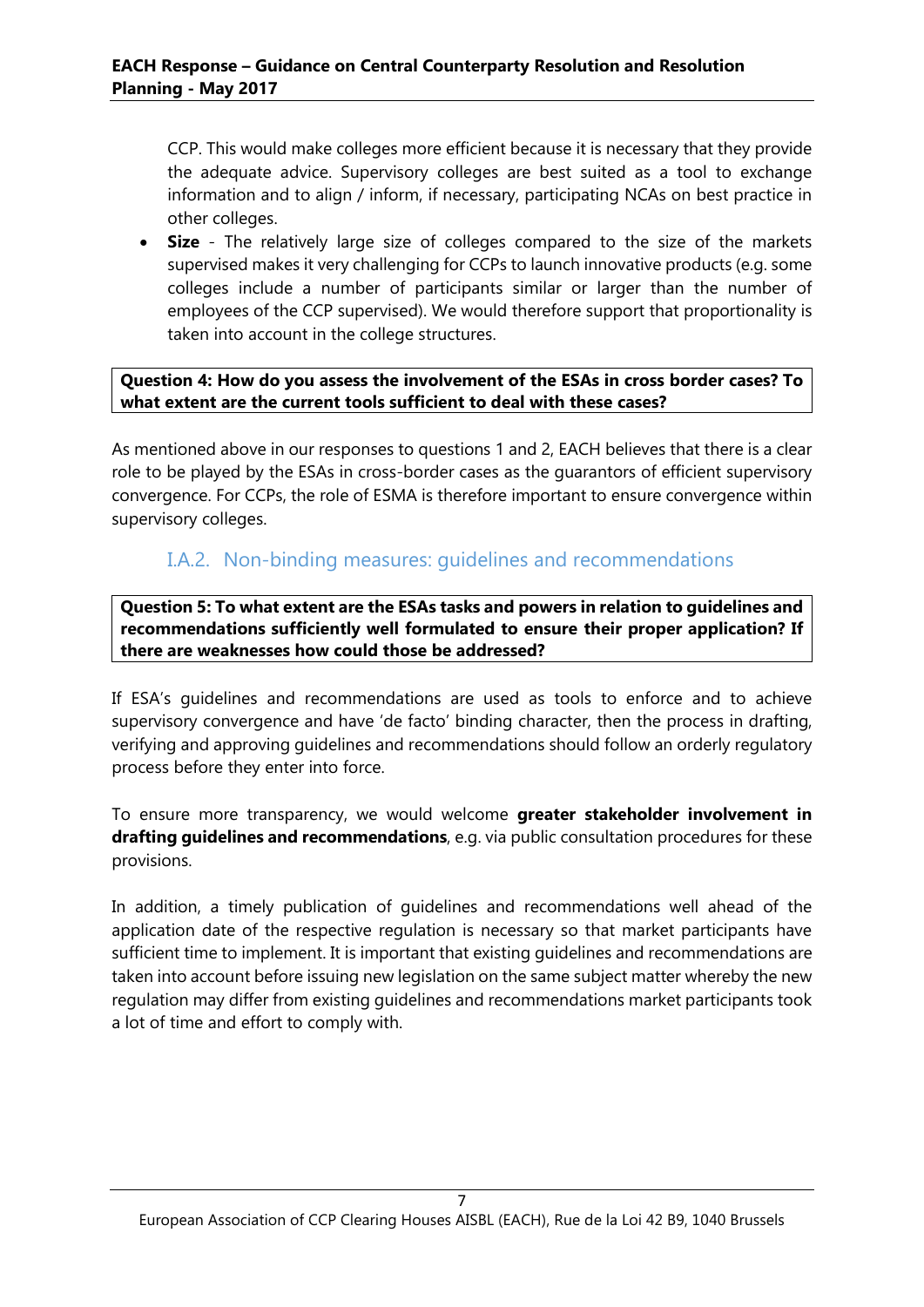### <span id="page-7-0"></span>I.C. Direct supervisory powers in certain segments of capital markets

**Question 19: In what areas of financial services should an extension of ESMA's direct supervisory powers be considered in order to reap the full benefits of a CMU?**

Based on the experience of EACH members, **we do not have any reason to believe that the current system of supervision set out under EMIR is fundamentally flawed**. With the improvements suggested in our responses to previous questions, the supervisory structure of CCPs through colleges could be a very effective and efficient means to supervise CCPs, and we do not see a need for an extension of ESMA's direct supervisory powers over CCPs.

The potential benefits of providing ESMA with direct supervisory powers over CCPs, either full or partial, are unclear to us, and some form of local supervision or intervention of local authorities would in any case likely remain necessary. Attention should be paid to how such an approach would work in the context of the legislative proposal on CCP Recovery and Resolution<sup>4</sup> and, in particular, the role of CCP resolution authorities. In this context, the question is also worth bearing in mind of how desirable it is to separate supervisory responsibility from fiscal responsibility and whether it would be necessary to concentrate fiscal responsibility at an EU-level before concentrating supervisory responsibility. Fiscal responsibility is not a material issue in the context of the entities currently subject to direct ESMA supervision.

The **current college CCP supervisory college composition ensures the balance of interests of all relevant market participants and Member States**. The European Commission acknowledges that colleges are the right approach by maintaining and even extending these structures in its proposal on CCP Recovery and Resolution. Colleges are the only structures that can reconcile interests of all relevant market participants and Member States by bringing together very different supervisory authorities and ensuring the representation of all Member States and EU relevant authorities but also the various stakeholders intervening in a CCP recovery or resolution: clearing members from several Member States, CSDs, trading venues, overseeing central banks, central bank of issue, supervisor or interoperable CCPs, etc. The details of the functioning of the colleges are precisely determined by ESMA and ensure a consistent and coherent functioning across colleges, which intervene in all important decisions for the CCP: CCP authorisation, extension of activities and services provided by the CCP, changes to CCP risk models and parameters.

EMIR ensures the **right balance between CCP stakeholders recognising local supervisory differences** (e.g. the supervision of CCPs by central banks, market authorities or both, or even by the Ministry of finance). While all CCPs have in common the goal of providing safer and more efficient financial markets through the provision of CCP clearing services, European CCPs offer different products and serve a different client structures. Local supervisors are best placed

 $\overline{a}$ 

<sup>4</sup> <http://eur-lex.europa.eu/legal-content/EN/TXT/?uri=CELEX%3A52016PC0856>